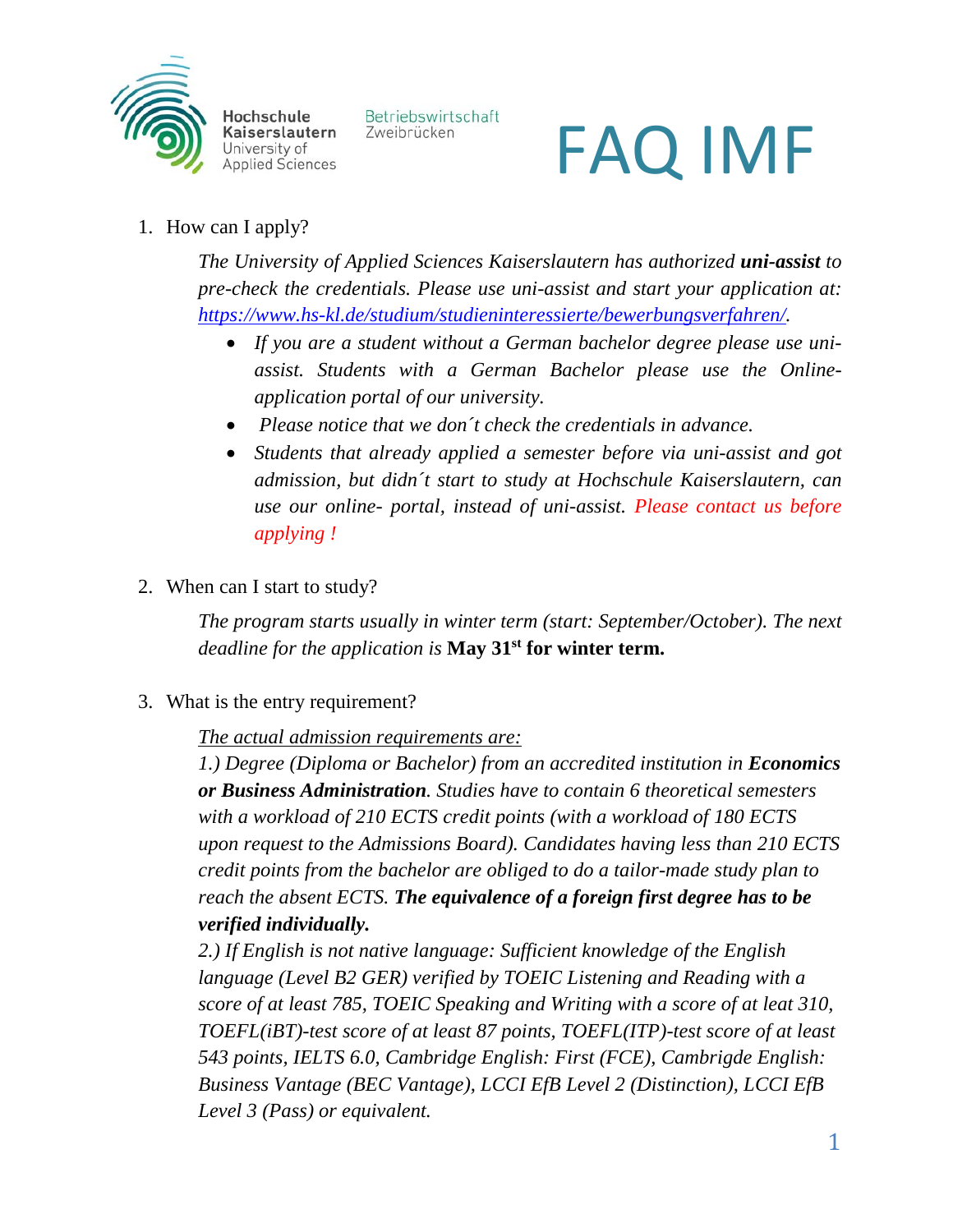

Betriebswirtschaft Zweibrücken



*If English was your language of instruction, please submit a confirmation of your previous university. 3.) Approval by the Admissions Board normally based on interview.*

- 4. When does the window for Application starts?
- 5. *You can send your application as soon as the application portal has been opened. This usually happens 4 weeks before the application deadline ends*.
- 6. Do I need to send my IELTS certificate directly from test center to you? Do I need to add motivation letter too? What are the required documents for this?

*Required documents:*

- *Passport photo with family name / surname and first / given name on the back*
- *Curriculum vitae / Resumeé*
- *Motivation letter*
- *Module choice*
- *Certified photocopies of:*
	- *School leaving certificate with a German or English translation by sworn translator*
	- *Bachelors Diploma(s) or equivalent diploma(s) from a national/international higher education institution with a German or English translation by sworn translator including final transcript(s) or equivalent marks/grades*
	- *Proof of English*
	- *APS Certificate (only for Chinese, Mongolian and Vietnamese applicants)*
- 7. What's the course language? Are the courses in English or German?

*For the master´s program "International Management and Finance" the courses are held in English.* 

8. Do I have to do the language proficiency test?

*Applicants who are not native speakers of English:*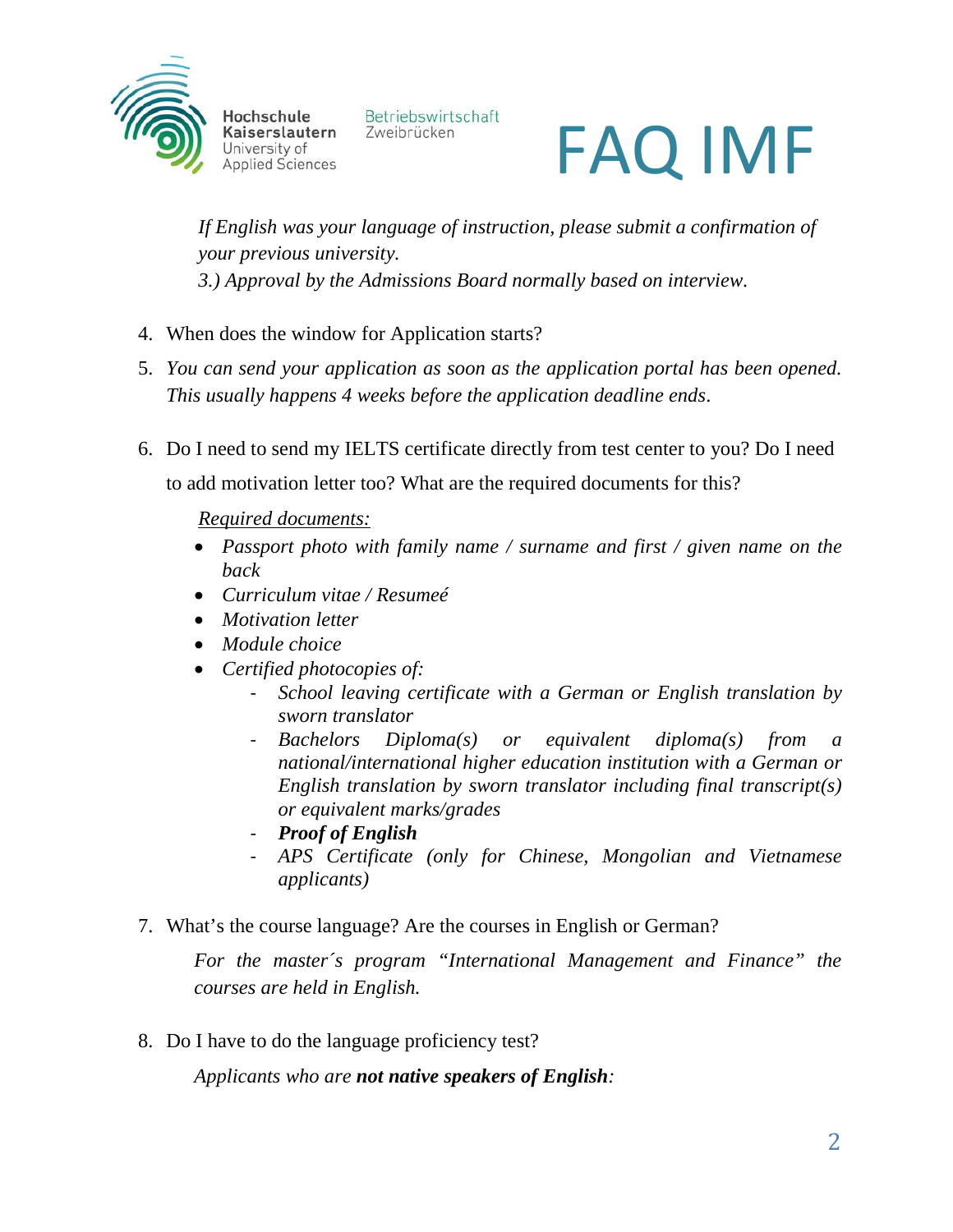

Betriebswirtschaft Zweibrücken

# FAQ IMF

*Sufficient knowledge of the English language (Level B2 GER) verified by TOEIC Listening and Reading with a score of at least 785, TOEIC Speaking and Writing with a score of at least 310, TOEFL(iBT)-test score of at least 87 points, TOEFL(ITP)-test score of at least 543 points, IELTS 6.0, Cambridge English: First (FCE), Cambrigde English: Business Vantage (BEC Vantage), LCCI EfB Level 2 (Distinction), LCCI EfB Level 3 (Pass) or equivalent. If all the courses of your Bachelor course of study have been in English, you can provide a diploma supplement or an equivalent document from your university and you don't have to do an English test.* 

9. How long are the English certificates valid?

*The results of your English certificates like TOEIC, TOEFL and IELTS are generally valid for around 2 years.* 

10.I obtained my 2nd degree while I was studying in an EU-Country. The course was taught entirely in English. We wrote our bachelor thesis in English as well. Is it a good proof of English proficiency, or it's not sufficient enough?

*If all the courses of your Bachelor course of study have been in English, you can provide a diploma supplement or an equivalent document from your university and you don't have to do an English test.*

11. Do I need a GMAT or GER to apply?

*No.*

12. Do I need to know German language certificate?

*You don´t need a German language certificate. Your studies in Zweibrücken include a German language and culture course.*

13. Is the semester abroad mandatory for the double degree?

*Please note that a stay abroad at our partner university in Argentina for one semester is mandatory for the double degree. For the semester abroad you don't have to pay an additional fee but you have to finance your travel and*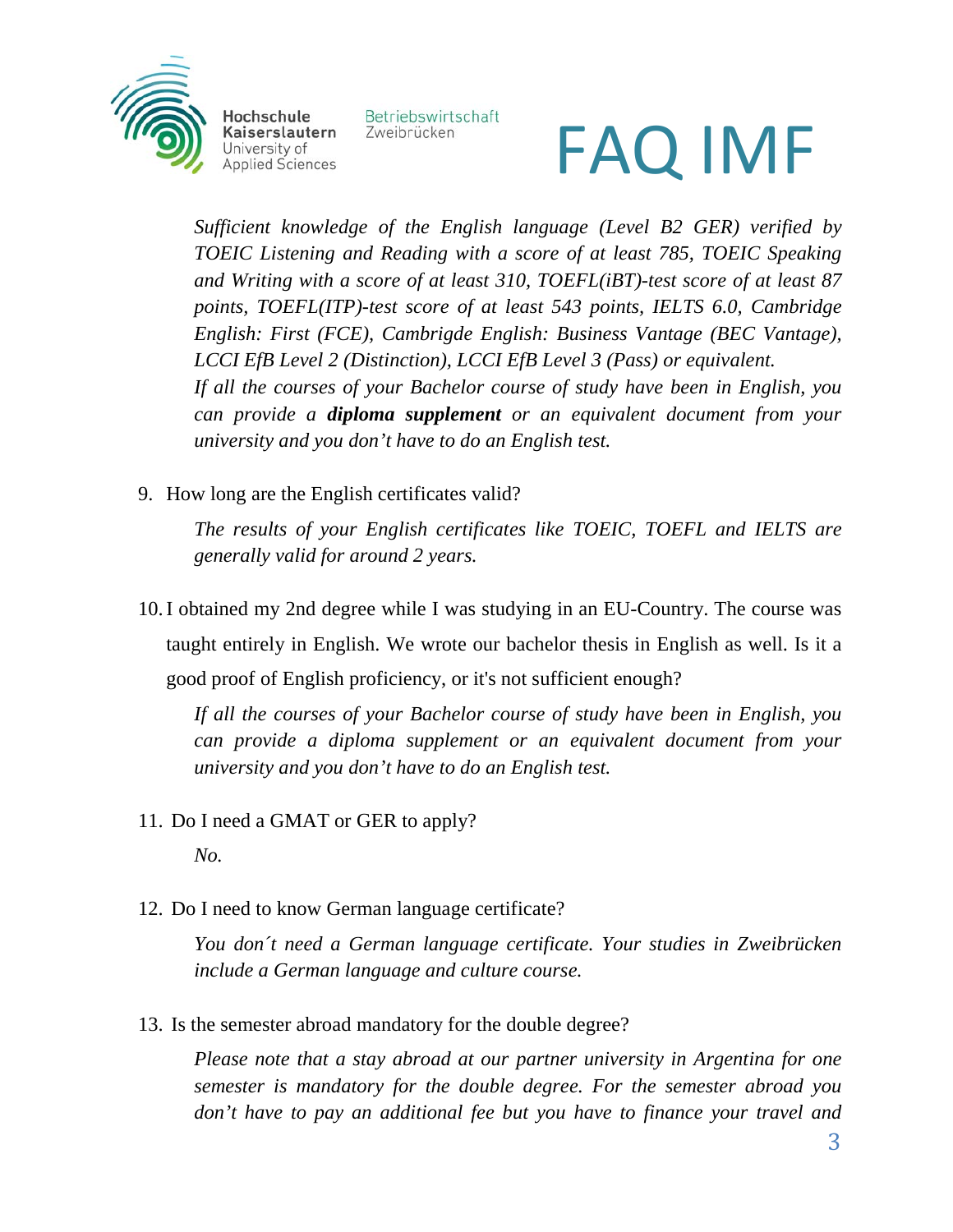

Betriebswirtschaft Zweibrücken

### FAQ IMF

*accommodation expenses. Please check if there are any restrictions in your country concerning a study visa for Argentina.*

14. When will the semester abroad start? How is it organised?

*The semester in Argentina at the Universidad Nacional del Litoral (UNL) starts in the second semester of the masters program. It lasts 6 months and starts in March. The semester abroad includes an internship of at least 6 weeks, which is organised by the university. The university will also organize an apartment. Personnel matters like Visa, Insurance and Arrival and Departure have to be organized by the student.*

15. What are the requirements for the semester abroad in Argentina?

*The students must participate a Spanish language course before their stay in Argentina.* 

16. What about the contact letter for the DAAD scholarship?

*If you want to apply for a DAAD scholarship, you have to proof that you have already contacted us. Write us an email saying that you are interested in one of our study programs and when you want to apply; and we will answer you. You just attach the email correspondence at your DAAD application.* 

17. Where can I get help to find an apartment in Zweibrücken?

*There are no apartments offered by the University. You will have to apply for a room in the student dorm via the following website [http://www.studierendenwerk](http://www.studierendenwerk-kaiserslautern.de/kaiserslautern/)[kaiserslautern.de/kaiserslautern/.](http://www.studierendenwerk-kaiserslautern.de/kaiserslautern/)* 

*If there is no room available you will have to live in a private apartment. [\(http://www.studierendenwerk-kaiserslautern.de/zweibruecken-en-US/housing/\)](http://www.studierendenwerk-kaiserslautern.de/zweibruecken-en-US/housing/)*

18. How much is the tuition fee?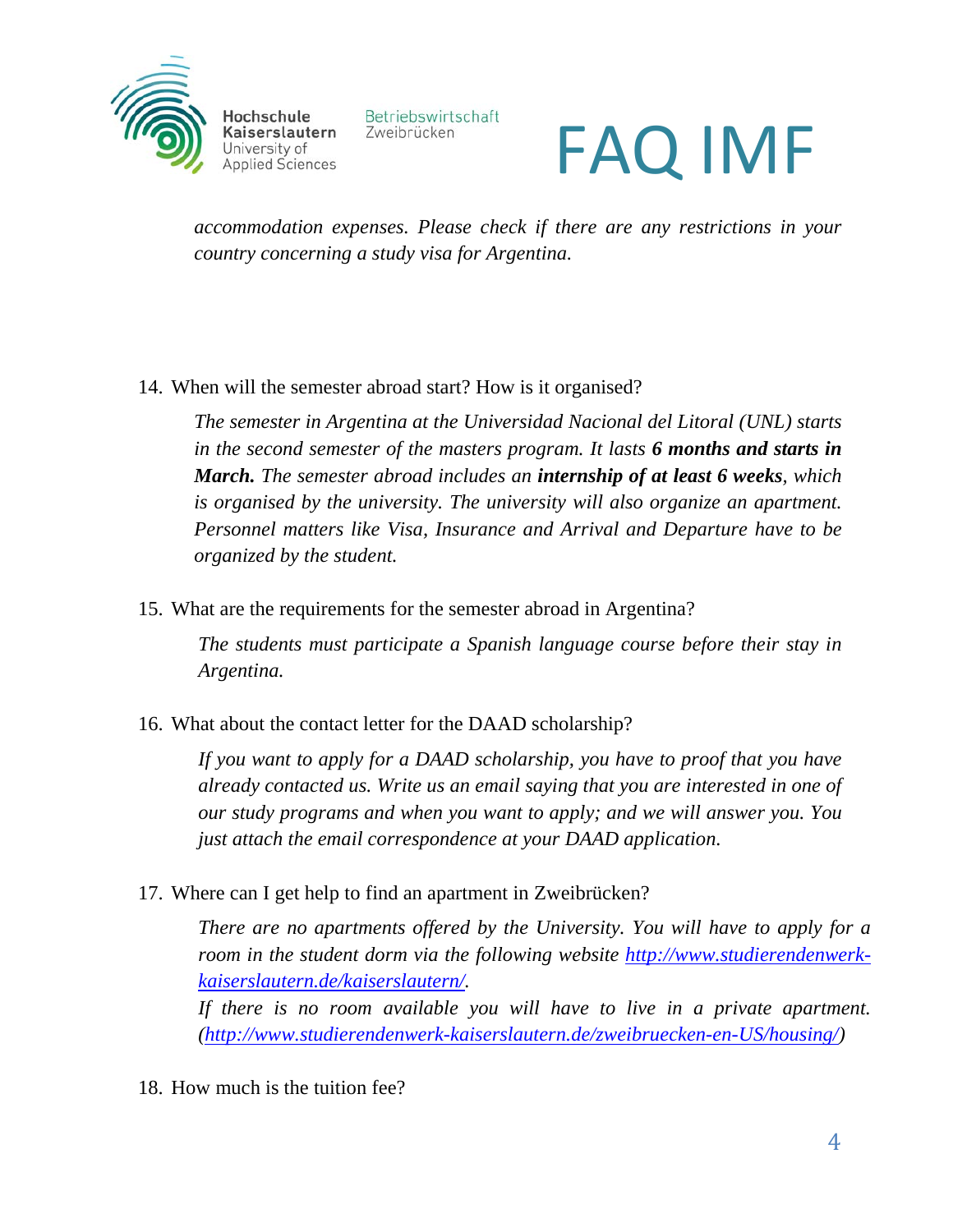

Betriebswirtschaft Zweibrücken

## FAQ IMF

*There is no tuition fee, but you will have to pay for the enrolment every semester and the student card once. At the moment the enrolment fee is about 103,00 € and the student card is about 8,00 €. (if you already have a master degree, master study fee is 650,00 Euro per semester for second study course). These costs are mandatory also for non-EU students.*

19. Is it possible to receive financial aid as an international student?

*Also the international students can apply for the following scholarships:*

- *[https://www.hs-kl.de/international/international-office/international-office](https://www.hs-kl.de/international/international-office/international-office-english/events-deadlines/tenders/)[english/events-deadlines/tenders/](https://www.hs-kl.de/international/international-office/international-office-english/events-deadlines/tenders/)*
- *[https://www.hs-kl.de/hochschule/referate/wirtschaft-und](https://www.hs-kl.de/hochschule/referate/wirtschaft-und-transfer/deutschlandstipendium/deutschlandstipendium-studierende/)[transfer/deutschlandstipendium/deutschlandstipendium-studierende/](https://www.hs-kl.de/hochschule/referate/wirtschaft-und-transfer/deutschlandstipendium/deutschlandstipendium-studierende/)*
- 20. Is it possibly to apply for one of that programme having two bachelor degrees (both in the field of tourism (tourism + hospitality management)?

*The academic requirements for the admission are a proof of a degree in an economics, business, management, or finance degree program or equivalent. If your degree is equivalent needs to be decided by the admission boards of admission.*

21. Besides the Bachelor's degree I also have a Master's Degree in Economics. So can I again apply for a Masters' program?

*Yes, you can apply for a master´s program at the University of Zweibrücken. If that is a second master program, the tuition fees are 650,00Euro per semester.*

22. Do you offer any Language courses like IELTS preparation course?

*The University in Zweibrücken offers language courses during the semester breaks. There are also international known skill tests for English (TOEIC) and French (TFI): <https://www.hs-kl.de/hochschule/servicestellen/sprachenzentrum/kurse/>*

23. Can I enroll through the online-portal or do I have to contact uni-assist?